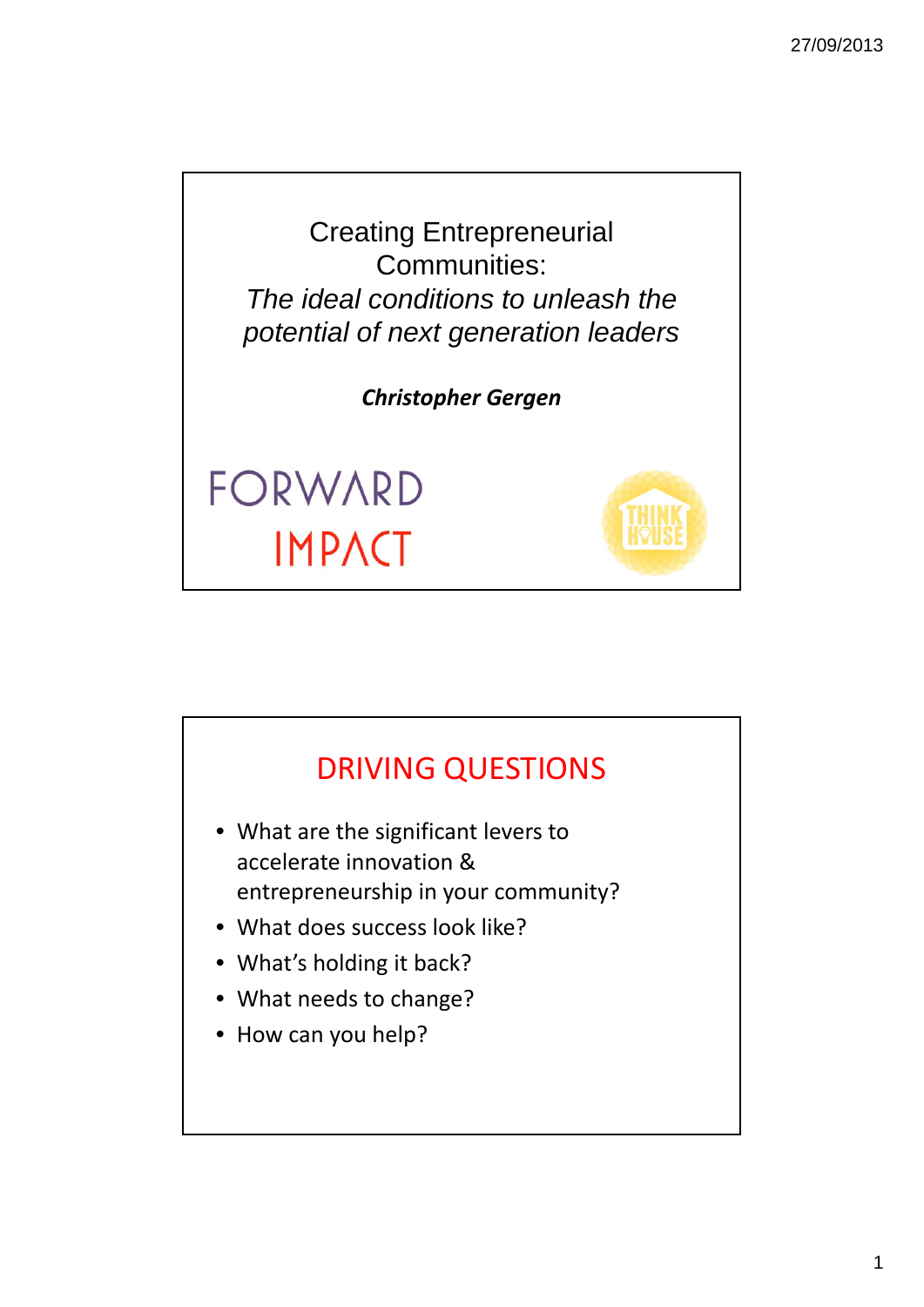

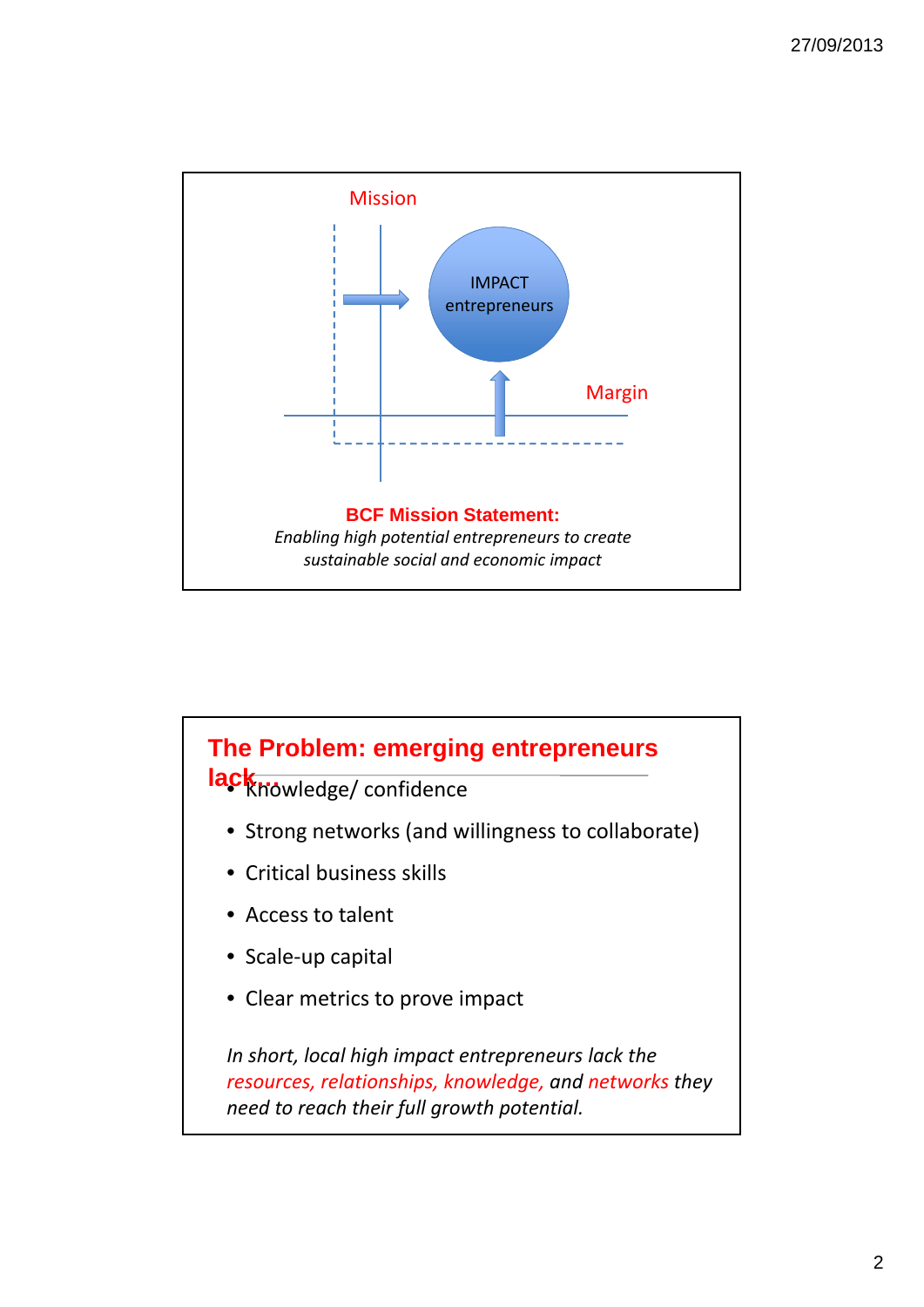



3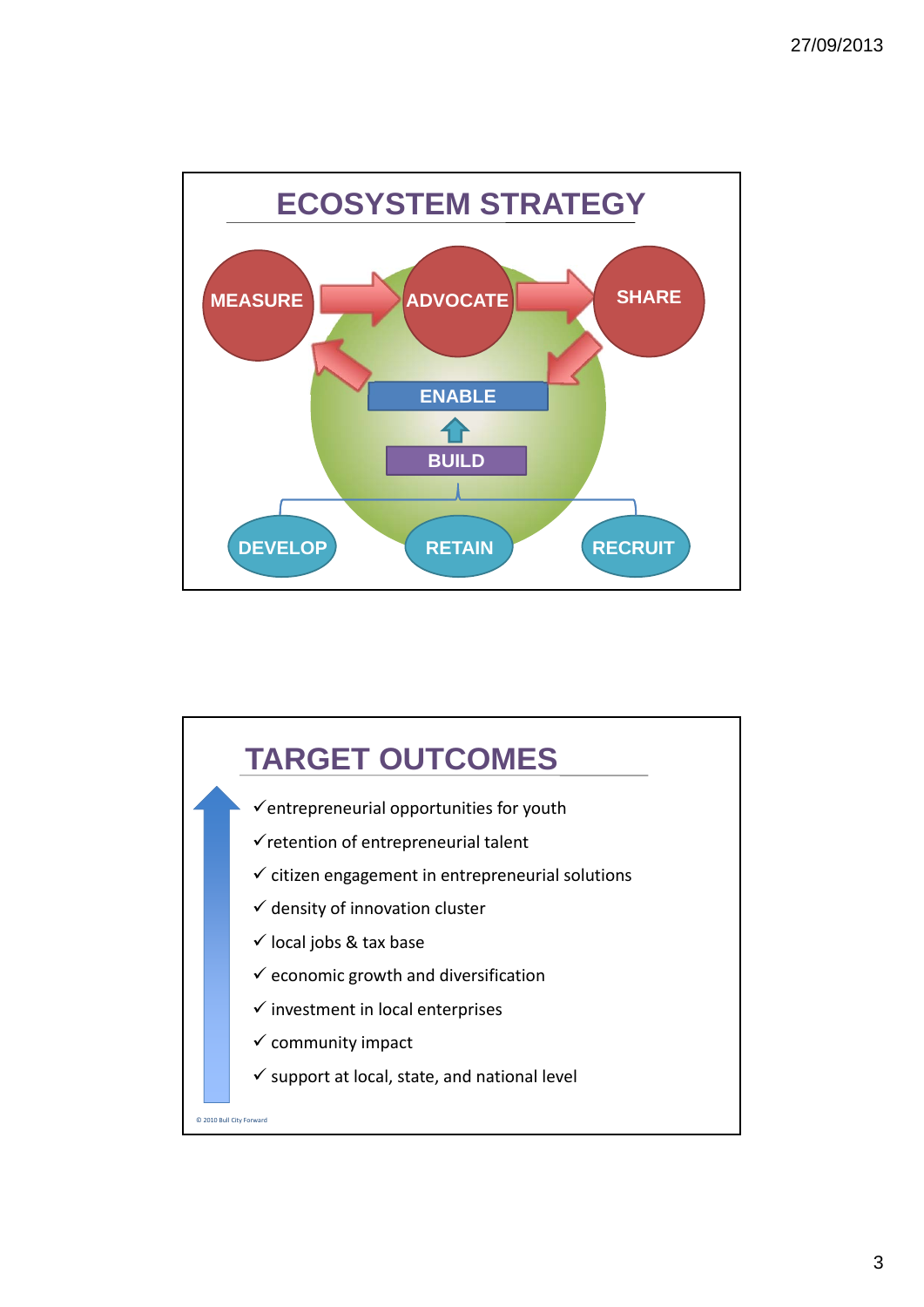

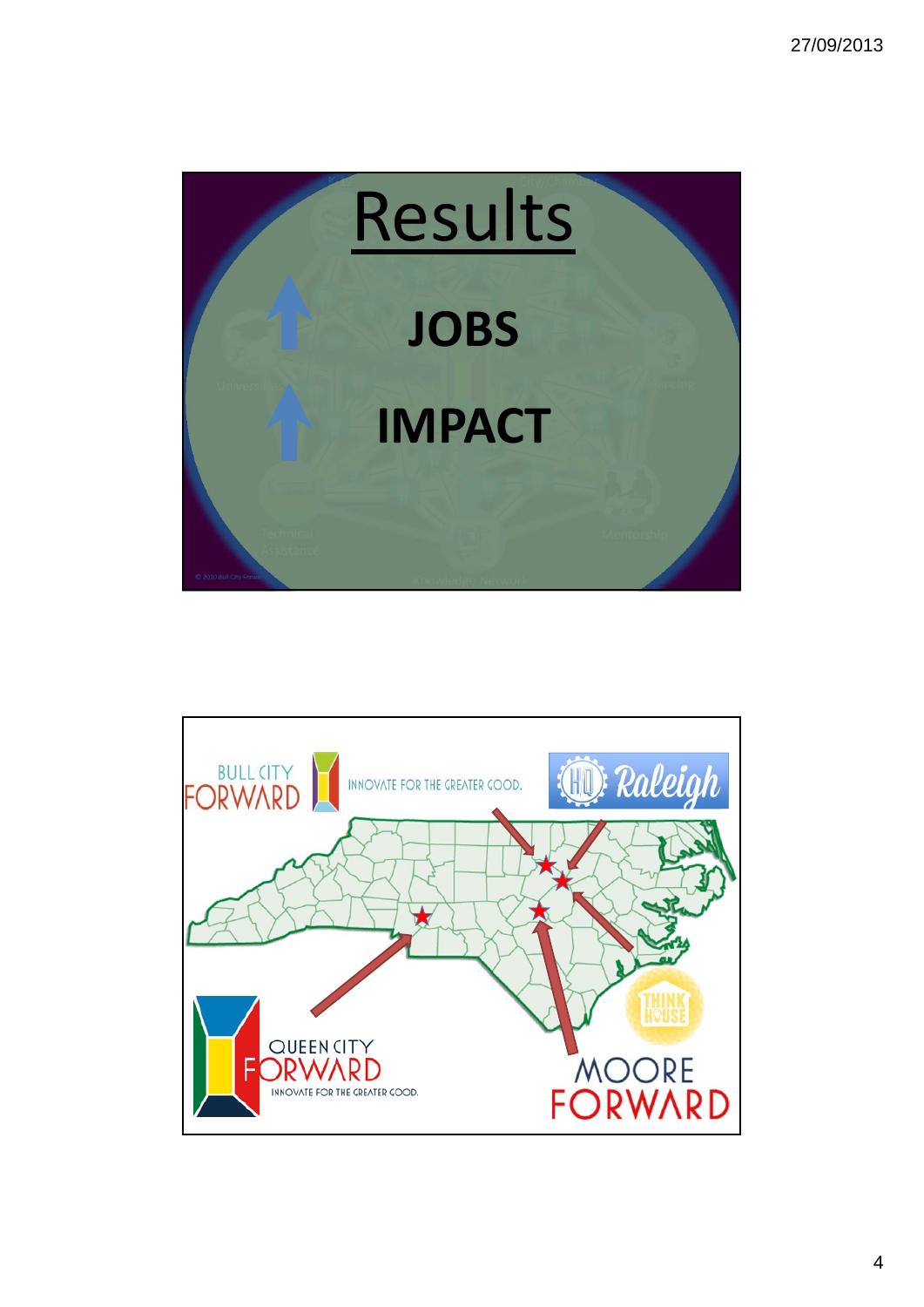

| • Build Talent Pipeline                                                                                                 |
|-------------------------------------------------------------------------------------------------------------------------|
| - How strong is local entrepreneurial talent pipeline?<br>- Who is focused on recruiting best practice orgs/innovators? |
| - Are you gaining or losing entrepreneurial talent? How?                                                                |
| • Enable Entrepreneurs                                                                                                  |
| - What resources/relationships are currently available?                                                                 |
| - Who is helping connect the dots?                                                                                      |
| • Measure                                                                                                               |
| - How good is baseline data and who is measuring growth trends?                                                         |
| - Do local entrepreneurs have tools to measure impact/ performance?                                                     |
| • Advocacy                                                                                                              |
| - How aligned is economic & community development policy to foster<br>local innovation/entrepreneurship?                |
| • Share                                                                                                                 |
| - How can a new/better story be told locally and globally?                                                              |